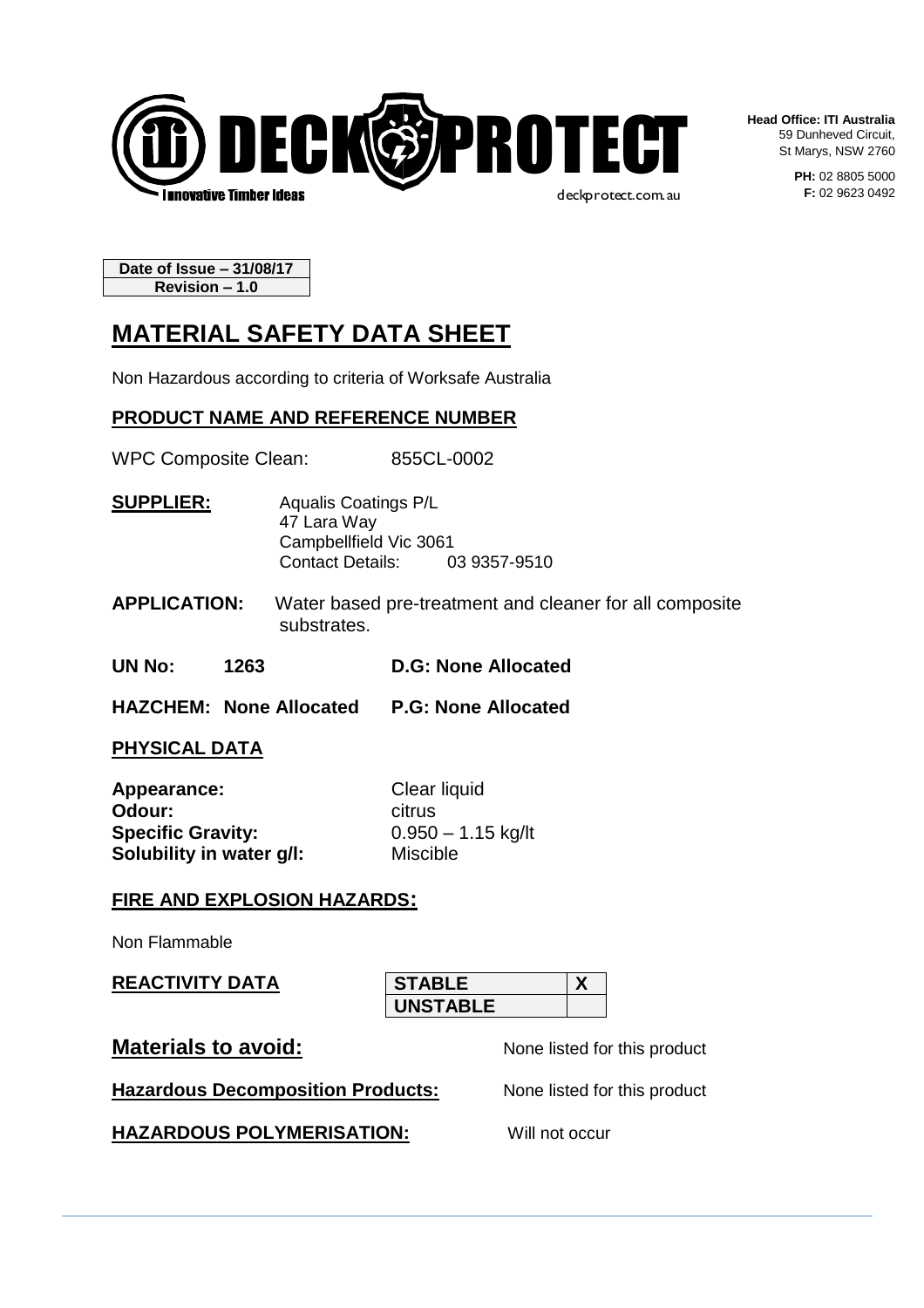## **INGREDIENTS**

## **HEALTH HAZARD DATA**

|                             | $0 - 1$ | $1 - 10$ | $10 - 30$ | $30 - 60$ | >60 | <b>CAS RN</b> | <b>TWA PPM</b> |
|-----------------------------|---------|----------|-----------|-----------|-----|---------------|----------------|
| % Composition by wt         |         |          |           |           |     |               |                |
| (Non Hazardous ingredients) |         |          |           |           |     |               |                |
| Surfactant                  |         |          |           |           |     |               |                |

#### **Not applicable**

#### **EFFECTS OF EXPOSURE**

- **EYES:** May cause eye irritation.
- **SKIN:** May cause slight skin irritation after prolonged or repeated exposure.
- **INHALATION:** Not considered hazardous.
- **INGESTION:** Gastrointestinal irritation may cause nausea, pain and vomiting. Vomit entering the lungs by aspiration may cause potentially lethal chemical pneumonitis.

#### **FIRST AID**

- **EYES:** Flush eyes with water for at least 15 minutes. Ensure irrigation under both eyelids is achieved. Transport patient to hospital or doctor if required. Do not attempt to remove contact lenses, this should only be undertaken by skilled personnel.
- **SKIN:** Remove contaminated clothing. Wash affected areas thoroughly with water. If irritation occurs seek medical attention.
- **INHALATION:** Move patient to fresh air away from contamination source and remove contaminated clothing. If irritation persists seek medical attention.
- **INGESTION:** If swallowed do not induce vomiting. Wash mouth with water. Give water to drink to dilute stomach contents. If vomiting occurs, place victim's head downward, head lower than hips to prevent vomit entering lungs. Seek immediate medical attention.

## **SAFETY PROTECTION INFORMATION**

**ENGINEERING CONTROLS:** As with good work safe practices, use in a wellventilated area, under normal conditions general exhaust is adequate.